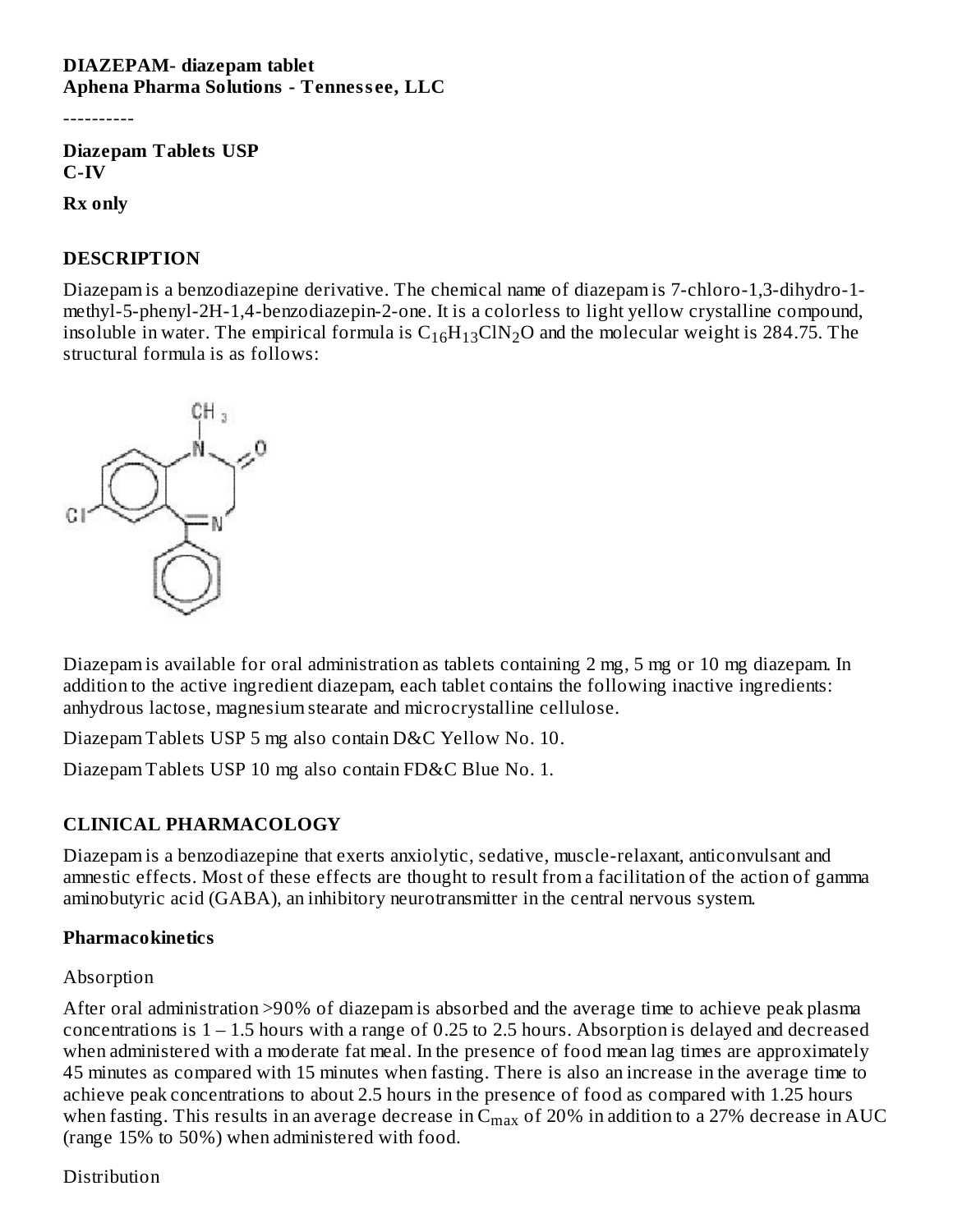Diazepam and its metabolites are highly bound to plasma proteins (diazepam 98%). Diazepam and its metabolites cross the blood-brain and placental barriers and are also found in breast milk in concentrations approximately one tenth of those in maternal plasma (days 3 to 9 post-partum). In young healthy males, the volume of distribution at steady-state is 0.8 to 1.0 L/kg. The decline in the plasma concentration-time profile after oral administration is biphasic. The initial distribution phase has a halflife of approximately 1 hour, although it may range up to >3 hours.

### Metabolism

Diazepam is N-demethylated by CYP3A4 and 2C19 to the active metabolite N-desmethyldiazepam, and is hydroxylated by CYP3A4 to the active metabolite temazepam. N-desmethyldiazepam and temazepam are both further metabolized to oxazepam. Temazepam and oxazepam are largely eliminated by glucuronidation.

### Elimination

The initial distribution phase is followed by a prolonged terminal elimination phase (half-life up to 48 hours). The terminal elimination half-life of the active metabolite N-desmethyldiazepam is up to 100 hours. Diazepam and its metabolites are excreted mainly in the urine, predominantly as their glucuronide conjugates. The clearance of diazepam is 20 to 30 mL/min in young adults. Diazepam accumulates upon multiple dosing and there is some evidence that the terminal elimination half-life is slightly prolonged.

### **Pharmacokinetics in Special Populations**

### Children

In children 3 - 8 years old the mean half-life of diazepam has been reported to be 18 hours.

#### Newborns

In full term infants, elimination half-lives around 30 hours have been reported, with a longer average half-life of 54 hours reported in premature infants of 28 - 34 weeks gestational age and 8 - 81 days post-partum. In both premature and full term infants the active metabolite desmethyldiazepam shows evidence of continued accumulation compared to children. Longer half-lives in infants may be due to incomplete maturation of metabolic pathways.

### **Geriatric**

Elimination half-life increases by approximately 1 hour for each year of age beginning with a half-life of 20 hours at 20 years of age. This appears to be due to an increase in volume of distribution with age and a decrease in clearance. Consequently, the elderly may have lower peak concentrations, and on multiple dosing higher trough concentrations. It will also take longer to reach steady-state. Conflicting information has been published on changes of plasma protein binding in the elderly. Reported changes in free drug may be due to significant decreases in plasma proteins due to causes other than simply aging.

### Hepatic Insufficiency

In mild and moderate cirrhosis, average half-life is increased. The average increase has been variously reported from 2-fold to 5-fold, with individual half-lives over 500 hours reported. There is also an increase in volume of distribution, and average clearance decreases by almost half. Mean half-life is also prolonged with hepatic fibrosis to 90 hours (range 66 - 104 hours), with chronic active hepatitis to 60 hours (range 26 - 76 hours), and with acute viral hepatitis to 74 hours (range 49 - 129). In chronic active hepatitis, clearance is decreased by almost half.

### **INDICATIONS**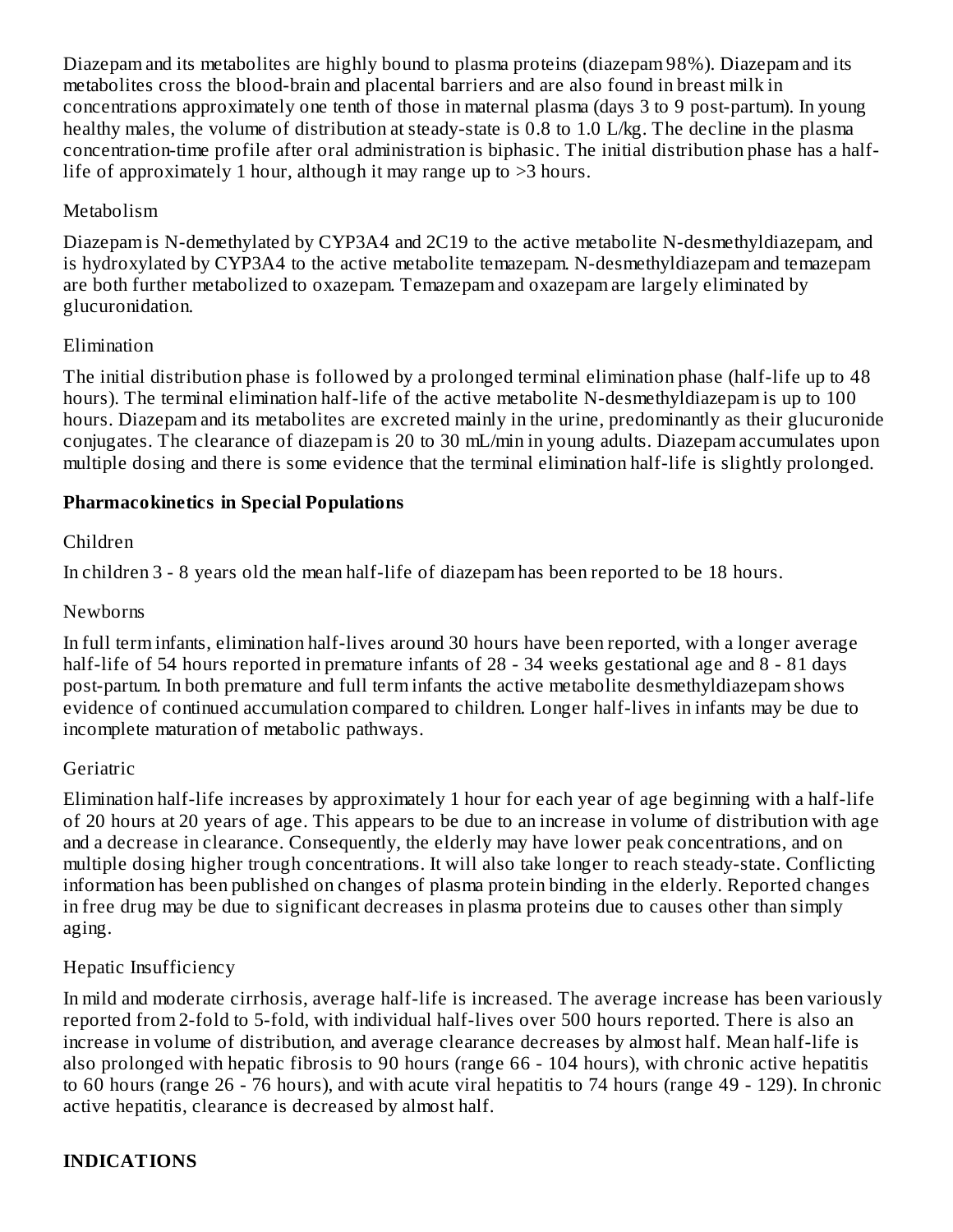Diazepam Tablets USP are indicated for the management of anxiety disorders or for the short-term relief of the symptoms of anxiety. Anxiety or tension associated with the stress of everyday life usually does not require treatment with an anxiolytic.

In acute alcohol withdrawal, diazepam may be useful in the symptomatic relief of acute agitation, tremor, impending or acute delirium tremens and hallucinosis.

Diazepam is a useful adjunct for the relief of skeletal muscle spasm due to reflex spasm to local pathology (such as inflammation of the muscles or joints, or secondary to trauma); spasticity caused by upper motor neuron disorders (such as cerebral palsy and paraplegia); athetosis; and stiff-man syndrome.

Oral diazepam may be used adjunctively in convulsive disorders, although it has not proved useful as the sole therapy.

The effectiveness of diazepam in long-term use, that is, more than 4 months, has not been assessed by systematic clinical studies. The physician should periodically reassess the usefulness of the drug for the individual patient.

## **CONTRAINDICATIONS**

Diazepam Tablets USP are contraindicated in patients with a known hypersensitivity to this drug and, because of lack of sufficient clinical experience, in pediatric patients under 6 months of age. Diazepam is also contraindicated in patients with myasthenia gravis, severe respiratory insufficiency, severe hepatic insufficiency, and sleep apnea syndrome. It may be used in patients with open-angle glaucoma who are receiving appropriate therapy, but is contraindicated in acute narrow-angle glaucoma.

## **WARNINGS**

Diazepam is not recommended in the treatment of psychotic patients and should not be employed instead of appropriate treatment.

Since diazepam has a central nervous system depressant effect, patients should be advised against the simultaneous ingestion of alcohol and other CNS-depressant drugs during diazepam therapy.

As with other agents which have anticonvulsant activity, when diazepam is used as an adjunct in treating convulsive disorders, the possibility of an increase in the frequency and/or severity of grand mal seizures may require an increase in the dosage of standard anticonvulsant medication. Abrupt withdrawal of diazepam in such cases may also be associated with a temporary increase in the frequency and/or severity of seizures.

## **Pregnancy**

An increased risk of congenital malformations and other developmental abnormalities associated with the use of benzodiazepine drugs during pregnancy has been suggested. There may also be nonteratogenic risks associated with the use of benzodiazepines during pregnancy. There have been reports of neonatal flaccidity, respiratory and feeding difficulties, and hypothermia in children born to mothers who have been receiving benzodiazepines late in pregnancy. In addition, children born to mothers receiving benzodiazepines on a regular basis late in pregnancy may be at some risk of experiencing withdrawal symptoms during the postnatal period.

Diazepam has been shown to be teratogenic in mice and hamsters when given orally at daily doses of 100 mg/kg or greater (approximately eight times the maximum recommended human dose [MRHD=1  $mg/kg/day$ ] or greater on a mg/m<sup>2</sup> basis). Cleft palate and encephalopathy are the most common and consistently reported malformations produced in these species by administration of high, maternally toxic doses of diazepam during organogenesis. Rodent studies have indicated that prenatal exposure to diazepam doses similar to those used clinically can produce long-term changes in cellular immune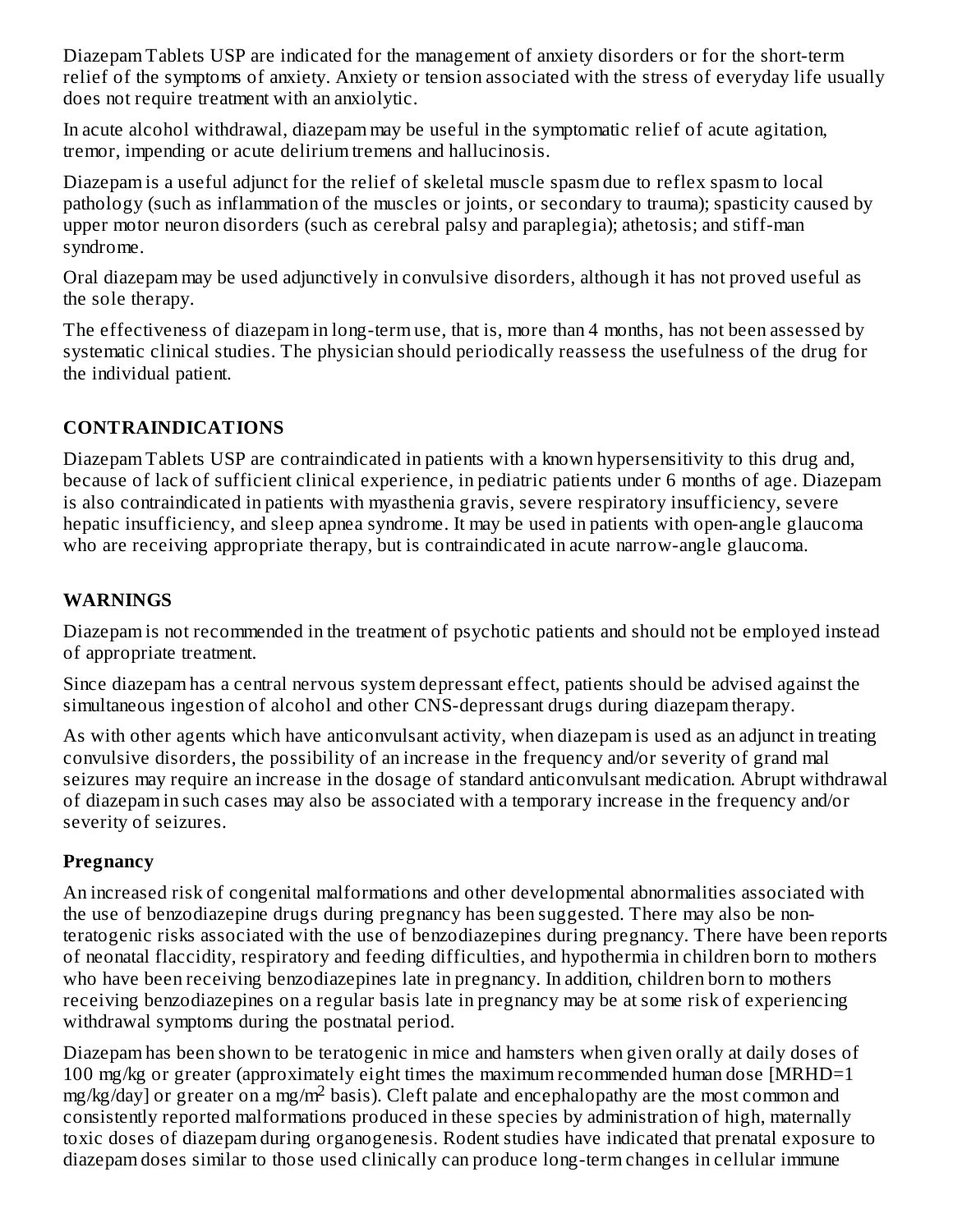responses, brain neurochemistry, and behavior.

In general, the use of diazepam in women of childbearing potential, and more specifically during known pregnancy, should be considered only when the clinical situation warrants the risk to the fetus. The possibility that a woman of childbearing potential may be pregnant at the time of institution of therapy should be considered. If this drug is used during pregnancy, or if the patient becomes pregnant while taking this drug, the patient should be apprised of the potential hazard to the fetus. Patients should also be advised that if they become pregnant during therapy or intend to become pregnant they should communicate with their physician about the desirability of discontinuing the drug.

### **Labor and Delivery**

Special care must be taken when diazepam is used during labor and delivery, as high single doses may produce irregularities in the fetal heart rate and hypotonia, poor sucking, hypothermia, and moderate respiratory depression in the neonates. With newborn infants it must be remembered that the enzyme system involved in the breakdown of the drug is not yet fully developed (especially in premature infants).

### **Nursing Mothers**

Diazepam passes into breast milk. Breastfeeding is therefore not recommended in patients receiving diazepam.

## **PRECAUTIONS**

### **General**

If diazepam is to be combined with other psychotropic agents or anticonvulsant drugs, careful consideration should be given to the pharmacology of the agents to be employed - particularly with known compounds that may potentiate the action of diazepam, such as phenothiazines, narcotics, barbiturates, MAO inhibitors and other antidepressants (see **Drug Interactions**).

The usual precautions are indicated for severely depressed patients or those in whom there is any evidence of latent depression or anxiety associated with depression, particularly the recognition that suicidal tendencies may be present and protective measures may be necessary.

Psychiatric and paradoxical reactions are known to occur when using benzodiazepines (see **ADVERSE REACTIONS**). Should this occur, use of the drug should be discontinued. These reactions are more likely to occur in children and the elderly.

A lower dose is recommended for patients with chronic respiratory insufficiency, due to the risk of respiratory depression.

Benzodiazepines should be used with extreme caution in patients with a history of alcohol or drug abuse (see **DRUG ABUSE AND DEPENDENCE**).

In debilitated patients, it is recommended that the dosage be limited to the smallest effective amount to preclude the development of ataxia or oversedation (2 mg to 2.5 mg once or twice daily, initially, to be increased gradually as needed and tolerated).

Some loss of response to the effects of benzodiazepines may develop after repeated use of diazepam for a prolonged time.

## **Information for Patients**

To assure the safe and effective use of benzodiazepines, patients should be informed that, since benzodiazepines may produce psychological and physical dependence, it is advisable that they consult with their physician before either increasing the dose or abruptly discontinuing this drug. The risk of dependence increases with duration of treatment; it is also greater in patients with a history of alcohol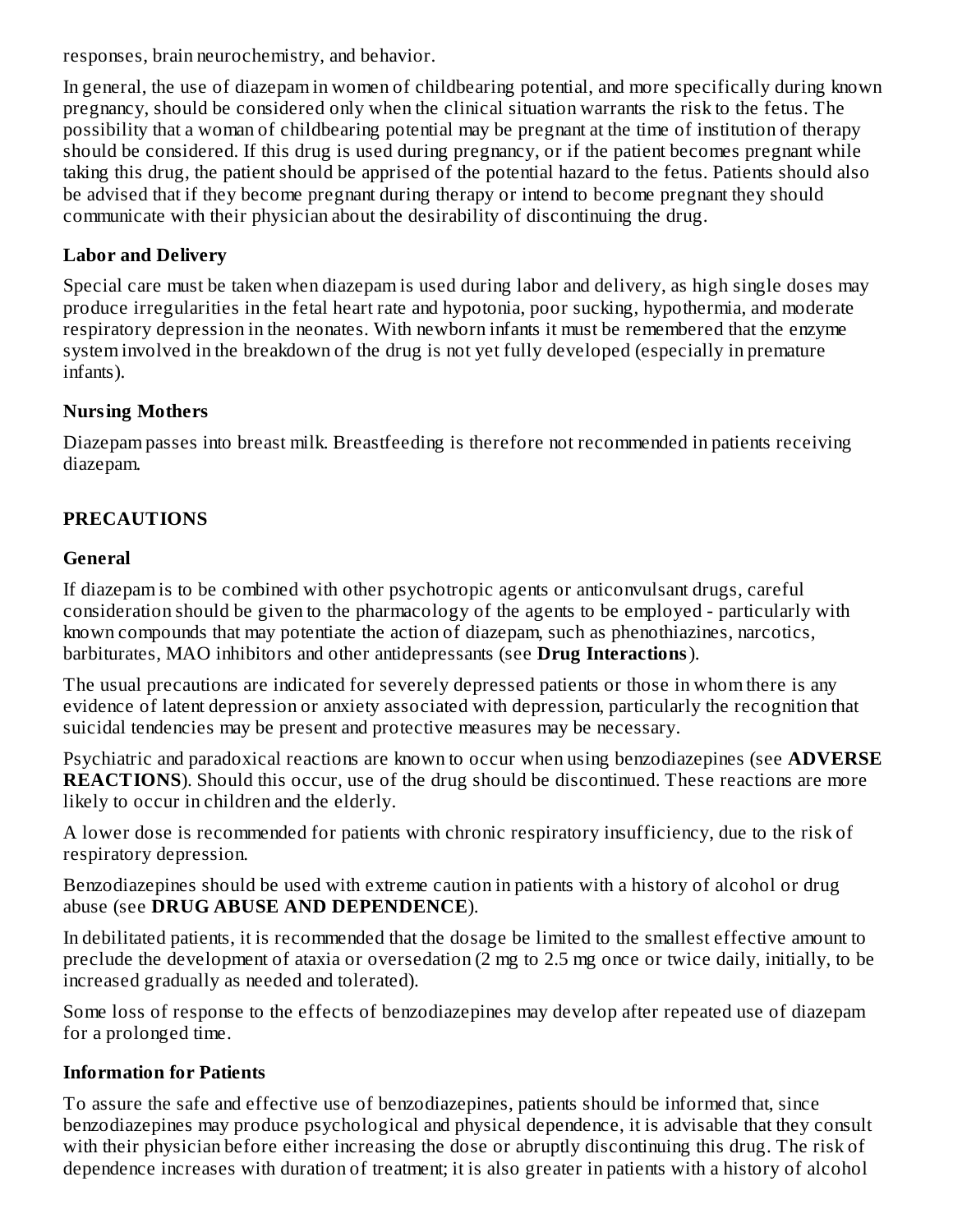or drug abuse.

Patients should be advised against the simultaneous ingestion of alcohol and other CNS-depressant drugs during diazepam therapy. As is true of most CNS-acting drugs, patients receiving diazepam should be cautioned against engaging in hazardous occupations requiring complete mental alertness, such as operating machinery or driving a motor vehicle.

### **Drug Interactions**

## Centrally Acting Agents

If diazepam is to be combined with other centrally acting agents, careful consideration should be given to the pharmacology of the agents employed particularly with compounds that may potentiate or be potentiated by the action of diazepam, such as phenothiazines, antipsychotics, anxiolytics/sedatives, hypnotics, anticonvulsants, narcotic analgesics, anesthetics, sedative antihistamines, narcotics, barbiturates, MAO inhibitors and other antidepressants.

### Alcohol

Concomitant use with alcohol is not recommended due to enhancement of the sedative effect.

### Antacids

Diazepam peak concentrations are 30% lower when antacids are administered concurrently. However, there is no effect on the extent of absorption. The lower peak concentrations appear due to a slower rate of absorption, with the time required to achieve peak concentrations on average 20 - 25 minutes greater in the presence of antacids. However, this difference was not statistically significant.

Compounds Which Inhibit Certain Hepatic Enzymes

There is a potentially relevant interaction between diazepam and compounds which inhibit certain hepatic enzymes (particularly cytochrome P450 3A and 2C19). Data indicate that these compounds influence the pharmacokinetics of diazepam and may lead to increased and prolonged sedation. At present, this reaction is known to occur with cimetidine, ketoconazole, fluvoxamine, fluoxetine, and omeprazole.

## Phenytoin

There have also been reports that the metabolic elimination of phenytoin is decreased by diazepam.

## **Carcinogenesis, Mutagenesis, Impairment of Fertility**

In studies in which mice and rats were administered diazepam in the diet at a dose of 75 mg/kg/day (approximately 6 and 12 times, respectively, the maximum recommended human dose [MRHD=1  $\frac{m}{\sqrt{2}}$  and  $\frac{m}{\sqrt{2}}$  ass  $\frac{m}{\sqrt{2}}$  basis) for 80 and 104 weeks, respectively, an increased incidence of liver tumors was observed in males of both species. The data currently available are inadequate to determine the mutagenic potential of diazepam. Reproduction studies in rats showed decreases in the number of pregnancies and in the number of surviving offspring following administration of an oral dose of 100  $mg/kg/day$  (approximately 16 times the MRHD on a mg/m<sup>2</sup> basis) prior to and during mating and throughout gestation and lactation. No adverse effects on fertility or offspring viability were noted at a dose of 80 mg/kg/day (approximately 13 times the MRHD on a mg/m<sup>2</sup> basis).

## **Pregnancy**

Category D

(see **WARNINGS: Pregnancy**).

## **Pediatric Us e**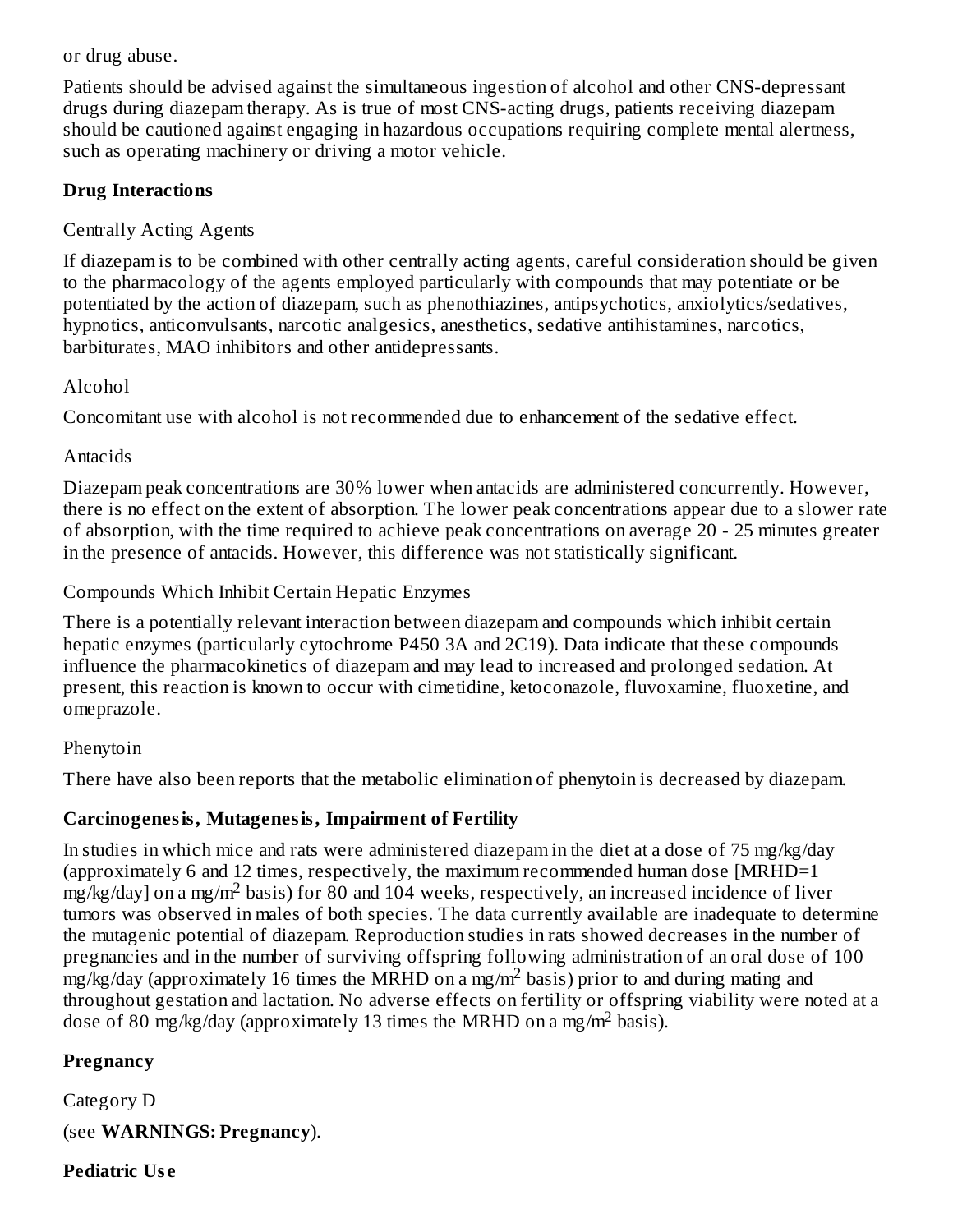Safety and effectiveness in pediatric patients below the age of 6 months have not been established.

### **Geriatric Us e**

In elderly patients, it is recommended that the dosage be limited to the smallest effective amount to preclude the development of ataxia or oversedation (2 mg to 2.5 mg once or twice daily, initially to be increased gradually as needed and tolerated).

Extensive accumulation of diazepam and its major metabolite, desmethyldiazepam, has been noted following chronic administration of diazepam in healthy elderly male subjects. Metabolites of this drug are known to be substantially excreted by the kidney, and the risk of toxic reactions may be greater in patients with impaired renal function. Because elderly patients are more likely to have decreased renal function, care should be taken in dose selection, and it may be useful to monitor renal function.

## **Hepatic Insufficiency**

Decreases in clearance and protein binding, and increases in volume of distribution and half-life has been reported in patients with cirrhosis. In such patients, a 2- to 5- fold increase in mean half-life has been reported. Delayed elimination has also been reported for the active metabolite desmethyldiazepam. Benzodiazepines are commonly implicated in hepatic encephalopathy. Increases in half-life have also been reported in hepatic fibrosis and in both acute and chronic hepatitis (see **CLINICAL PHARMACOLOGY: Pharmacokinetics in Special Populations: Hepatic Insufficiency**).

## **ADVERSE REACTIONS**

Side effects most commonly reported were drowsiness, fatigue, muscle weakness, and ataxia. The following have also been reported:

*Central Nervous System:* confusion, depression, dysarthria, headache, slurred speech, tremor, vertigo

*Gastrointestinal System:* constipation, nausea, gastrointestinal disturbances

*Special Senses:* blurred vision, diplopia, dizziness

## *Cardiovascular System:* hypotension

*Psychiatric and Paradoxical Reactions:* stimulation, restlessness, acute hyperexcited states, anxiety, agitation, aggressiveness, irritability, rage, hallucinations, psychoses, delusions, increased muscle spasticity, insomnia, sleep disturbances, and nightmares. Inappropriate behavior and other adverse behavioral effects have been reported when using benzodiazepines. Should these occur, use of the drug should be discontinued. They are more likely to occur in children and in the elderly.

*Urogenital System:* incontinence, changes in libido, urinary retention

*Skin and Appendages:* skin reactions

*Laboratories:* elevated transaminases and alkaline phosphatase

**Other:** changes in salivation, including dry mouth, hypersalivation

Antegrade amnesia may occur using therapeutic dosages, the risk increasing at higher dosages. Amnestic effects may be associated with inappropriate behavior.

Minor changes in EEG patterns, usually low-voltage fast activity, have been observed in patients during and after diazepam therapy and are of no known significance.

Because of isolated reports of neutropenia and jaundice, periodic blood counts and liver function tests are advisable during long-term therapy.

## **Postmarketing Experience**

Injury, Poisoning and Procedural Complications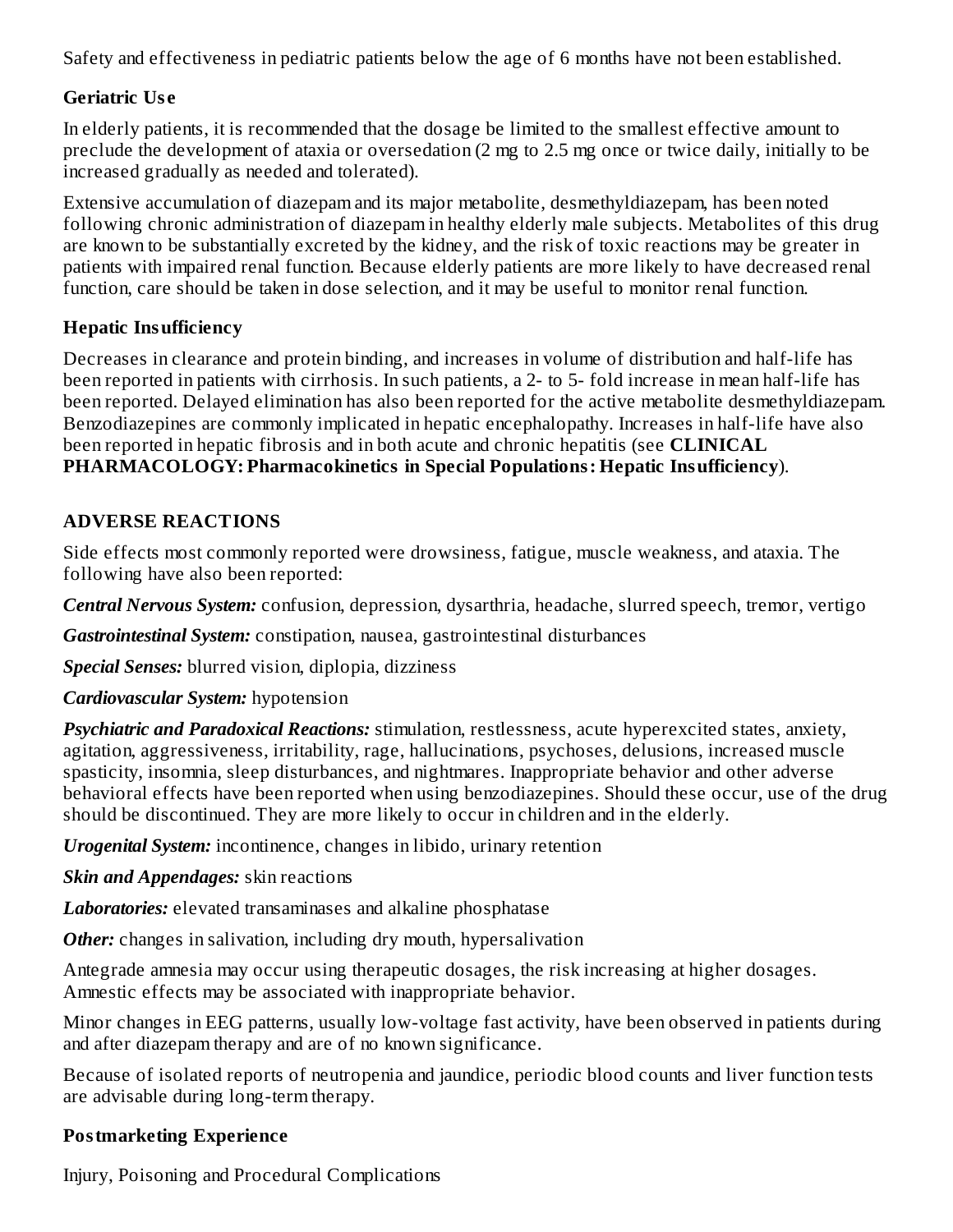There have been reports of falls and fractures in benzodiazepine users. The risk is increased in those taking concomitant sedatives (including alcohol), and in the elderly.

### **To report SUSPECTED ADVERSE REACTIONS, contact Mayne Pharma at 1-844-825-8500 or FDA at 1-800-FDA-1088 or www.fda.gov/medwatch**

# **DRUG ABUSE AND DEPENDENCE**

Diazepam is subject to Schedule IV control under the Controlled Substances Act of 1970. Abuse and dependence of benzodiazepines have been reported. Addiction-prone individuals (such as drug addicts or alcoholics) should be under careful surveillance when receiving diazepam or other psychotropic agents because of the predisposition of such patients to habituation and dependence. Once physical dependence to benzodiazepines has developed, termination of treatment will be accompanied by withdrawal symptoms. The risk is more pronounced in patients on long-term therapy.

Withdrawal symptoms, similar in character to those noted with barbiturates and alcohol have occurred following abrupt discontinuance of diazepam. These withdrawal symptoms may consist of tremor, abdominal and muscle cramps, vomiting, sweating, headache, muscle pain, extreme anxiety, tension, restlessness, confusion and irritability. In severe cases, the following symptoms may occur: derealization, depersonalization, hyperacusis, numbness and tingling of the extremities, hypersensitivity to light, noise and physical contact, hallucinations or epileptic seizures. The more severe withdrawal symptoms have usually been limited to those patients who had received excessive doses over an extended period of time. Generally milder withdrawal symptoms (e.g., dysphoria and insomnia) have been reported following abrupt discontinuance of benzodiazepines taken continuously at therapeutic levels for several months. Consequently, after extended therapy, abrupt discontinuation should generally be avoided and a gradual dosage tapering schedule followed.

Chronic use (even at therapeutic doses) may lead to the development of physical dependence: discontinuation of the therapy may result in withdrawal or rebound phenomena.

## **Rebound Anxiety**

A transient syndrome whereby the symptoms that led to treatment with diazepam recur in an enhanced form. This may occur upon discontinuation of treatment. It may be accompanied by other reactions including mood changes, anxiety, and restlessness.

Since the risk of withdrawal phenomena and rebound phenomena is greater after abrupt discontinuation of treatment, it is recommended that the dosage be decreased gradually.

## **OVERDOSAGE**

Overdose of benzodiazepines is usually manifested by central nervous system depression ranging from drowsiness to coma. In mild cases, symptoms include drowsiness, confusion, and lethargy. In more serious cases, symptoms may include ataxia, diminished reflexes, hypotonia, hypotension, respiratory depression, coma (rarely), and death (very rarely). Overdose of benzodiazepines in combination with other CNS depressants (including alcohol) may be fatal and should be closely monitored.

## **Management of Overdosage**

Following overdose with oral benzodiazepines, general supportive measures should be employed including the monitoring of respiration, pulse, and blood pressure. Vomiting should be induced (within 1 hour) if the patient is conscious. Gastric lavage should be undertaken with the airway protected if the patient is unconscious. Intravenous fluids should be administered. If there is no advantage in emptying the stomach, activated charcoal should be given to reduce absorption. Special attention should be paid to respiratory and cardiac function in intensive care. General supportive measures should be employed, along with intravenous fluids, and an adequate airway maintained. Should hypotension develop, treatment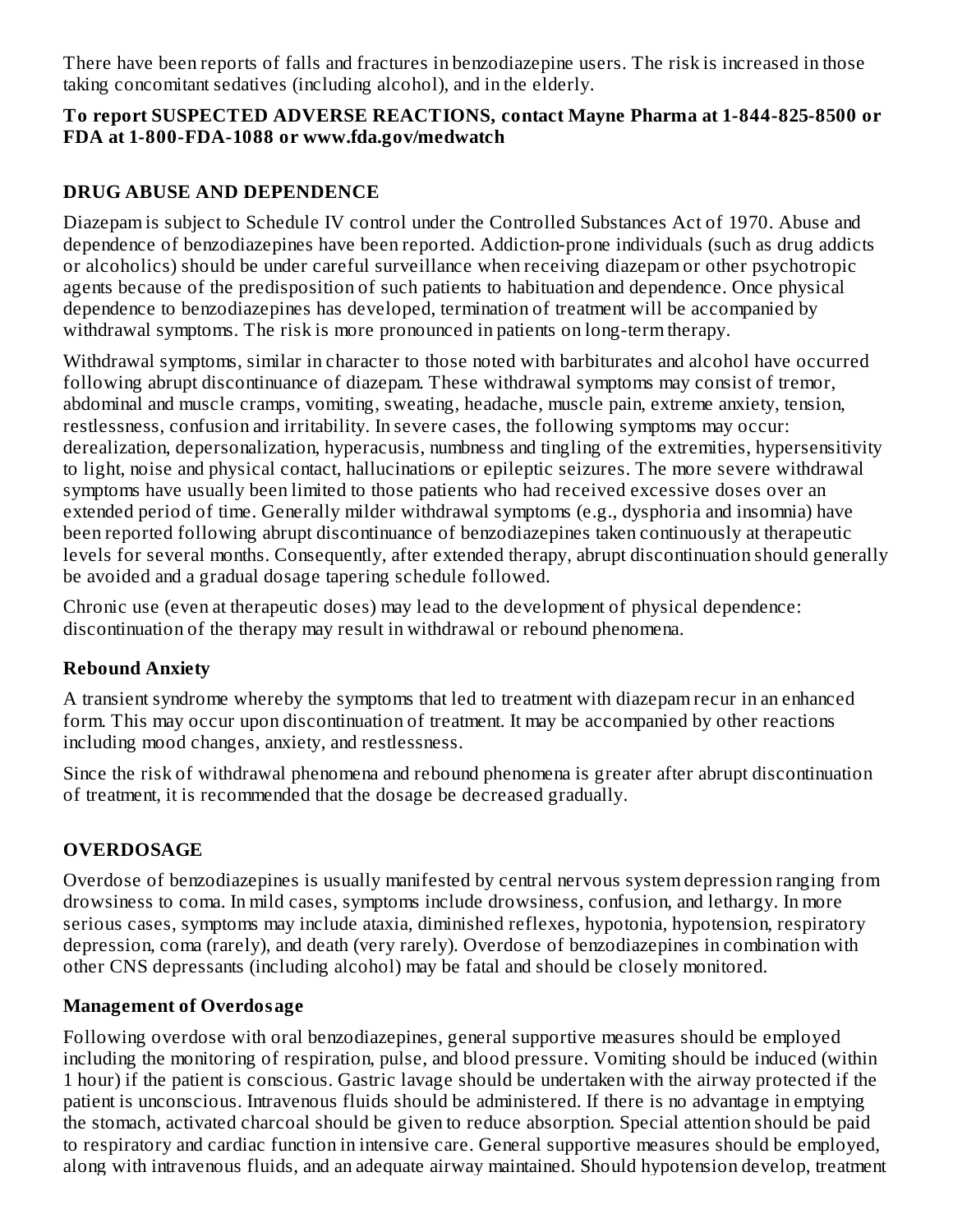may include intravenous fluid therapy, repositioning, judicious use of vasopressors appropriate to the clinical situation, if indicated, and other appropriate countermeasures. Dialysis is of limited value.

As with the management of intentional overdosage with any drug, it should be considered that multiple agents may have been ingested.

Flumazenil, a specific benzodiazepine-receptor antagonist, is indicated for the complete or partial reversal of the sedative effects of benzodiazepines and may be used in situations when an overdose with a benzodiazepine is known or suspected. Prior to the administration of flumazenil, necessary measures should be instituted to secure airway, ventilation and intravenous access. Flumazenil is intended as an adjunct to, not as a substitute for, proper management of benzodiazepine overdose. Patients treated with flumazenil should be monitored for resedation, respiratory depression and other residual benzodiazepine effects for an appropriate period after treatment. **The pres criber should be aware of a risk of s eizure in association with flumazenil treatment, particularly in long-term benzodiazepine us ers and in cyclic antidepressant overdos e.** Caution should be observed in the use of flumazenil in epileptic patients treated with benzodiazepines. The complete flumazenil package insert, including **CONTRAINDICATIONS, WARNINGS,** and **PRECAUTIONS**, should be consulted prior to use.

Withdrawal symptoms of the barbiturate type have occurred after the discontinuation of benzodiazepines (see **DRUG ABUSE AND DEPENDENCE**).

### **DOSAGE AND ADMINISTRATION**

Dosage should be individualized for maximum beneficial effect. While the usual daily dosages given below will meet the needs of most patients, there will be some who may require higher doses. In such cases dosage should be increased cautiously to avoid adverse effects.

| ADULTS:                                                                                                                                                                  | <b>USUAL DAILY DOSE:</b>                                                                                               |
|--------------------------------------------------------------------------------------------------------------------------------------------------------------------------|------------------------------------------------------------------------------------------------------------------------|
| of Symptoms of Anxiety.                                                                                                                                                  | Management of Anxiety Disorders and Relief Depending upon severity of symptoms $-2$<br>mg to 10 mg, 2 to 4 times daily |
| Symptomatic Relief in Acute Alcohol<br>Withdrawal.                                                                                                                       | 10 mg, 3 or 4 times during the first 24<br>hours, reducing to 5 mg, 3 or 4 times daily<br>as needed                    |
| Adjunctively for Relief of Skeletal Muscle<br>Spasm.                                                                                                                     | 2 mg to 10 mg, 3 or 4 times daily                                                                                      |
| <b>Adjunctively in Convulsive Disorders.</b>                                                                                                                             | 2 mg to 10 mg, 2 to 4 times daily                                                                                      |
| Geriatric Patients, or in the presence of<br>debilitating disease.                                                                                                       | 2 mg to 2.5 mg, 1 or 2 times daily initially;<br>increase gradually as needed and tolerated                            |
| <b>PEDIATRIC PATIENTS:</b>                                                                                                                                               |                                                                                                                        |
| Because of varied responses to CNS-<br>acting drugs, initiate therapy with lowest<br>dose and increase as required. Not for use<br>in pediatric patients under 6 months. | 1 mg to 2.5 mg, 3 or 4 times daily initially;<br>increase gradually as needed and tolerated                            |

### **HOW SUPPLIED**

Diazepam Tablets USP 2 mg are scored, round, white tablets imprinted **DAN 5621** and **2** supplied in bottles of 100, 500 and 1000.

Diazepam Tablets USP 5 mg are scored, round, yellow tablets imprinted **DAN 5619** and **5** supplied in bottles of 100, 500 and 1000.

Diazepam Tablets USP 10 mg are scored, round, blue tablets imprinted **DAN 5620** and **10** supplied in bottles of 100, 500 and 1000.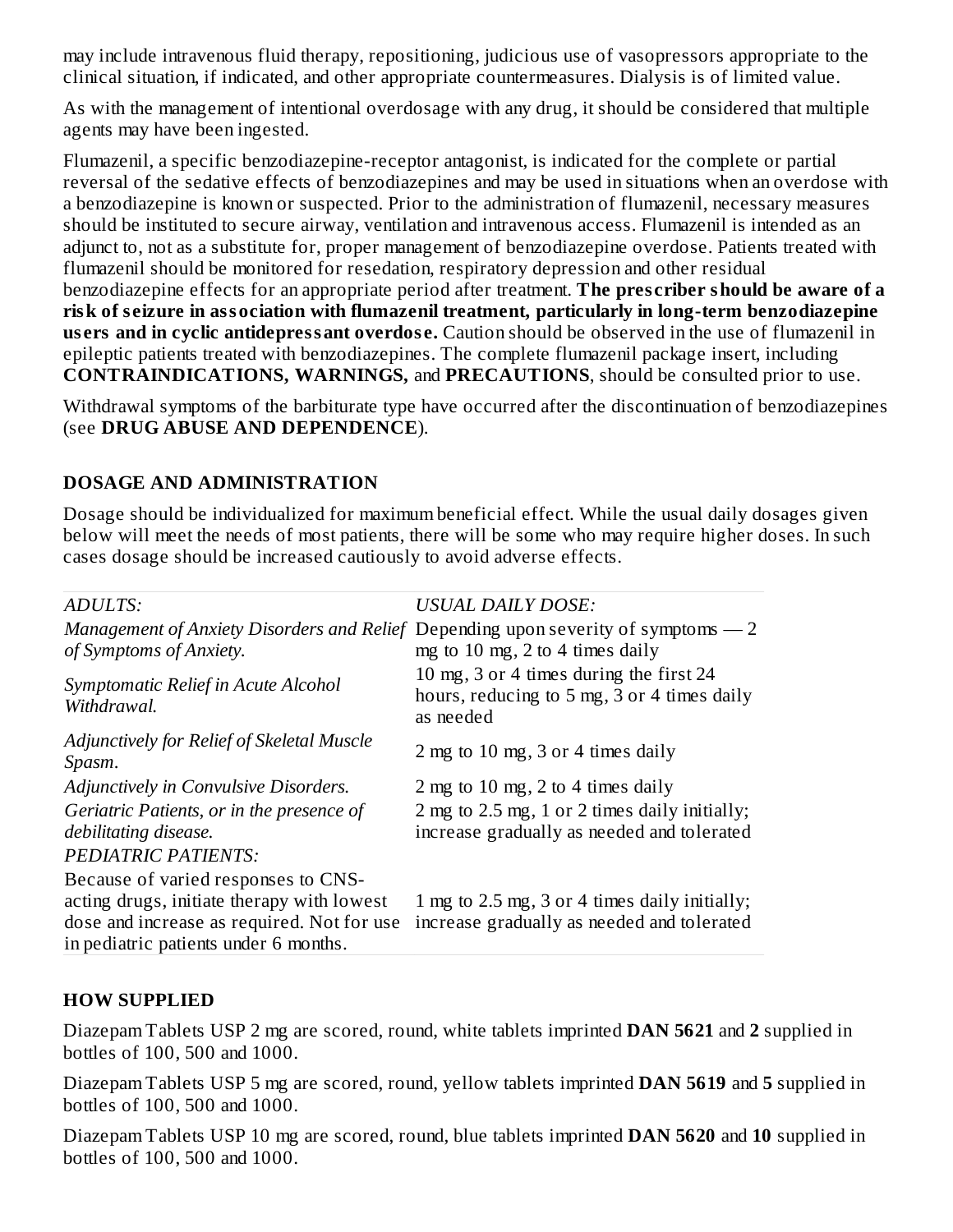Dispense in tight, light-resistant container with child-resistant closure.

Store at 20° to 25°C (68° to 77°F) [See USP Controlled Room Temperature].

Manufactured by: Watson Pharma Private Limited Verna, Salcette Goa 403 722 INDIA

Distributed by: Mayne Pharma Greenville, NC 27834

Revised: January 2016

232048

## **Repackaging Information**

Please reference the *How Supplied* section listed above for a description of individual tablets. This drug product has been received by Aphena Pharma - TN in a manufacturer or distributor packaged configuration and repackaged in full compliance with all applicable cGMP regulations. The package configurations available from Aphena are listed below:

| Count | 5 <sub>mg</sub> |
|-------|-----------------|
| 15    | 43353-278-15    |
| 20    | 43353-278-20    |
| 30    | 43353-278-30    |
| 45    | 43353-278-45    |
| 60    | 43353-278-53    |
| 75    | 43353-278-55    |
| 90    | 43353-278-60    |
| 120   | 43353-278-70    |
| 150   | 43353-278-75    |
| 180   | 43353-278-80    |
| 240   | 43353-278-90    |

Store between 20°-25°C (68°-77°F). See USP Controlled Room Temperature. Dispense in a tight lightresistant container as defined by USP. Keep this and all drugs out of the reach of children.

Repackaged by:



Cookeville, TN 38506

20171017DKJ

## **PRINCIPAL DISPLAY PANEL - 5mg**

NDC 43353-278 Diazepam 5mg - Rx Only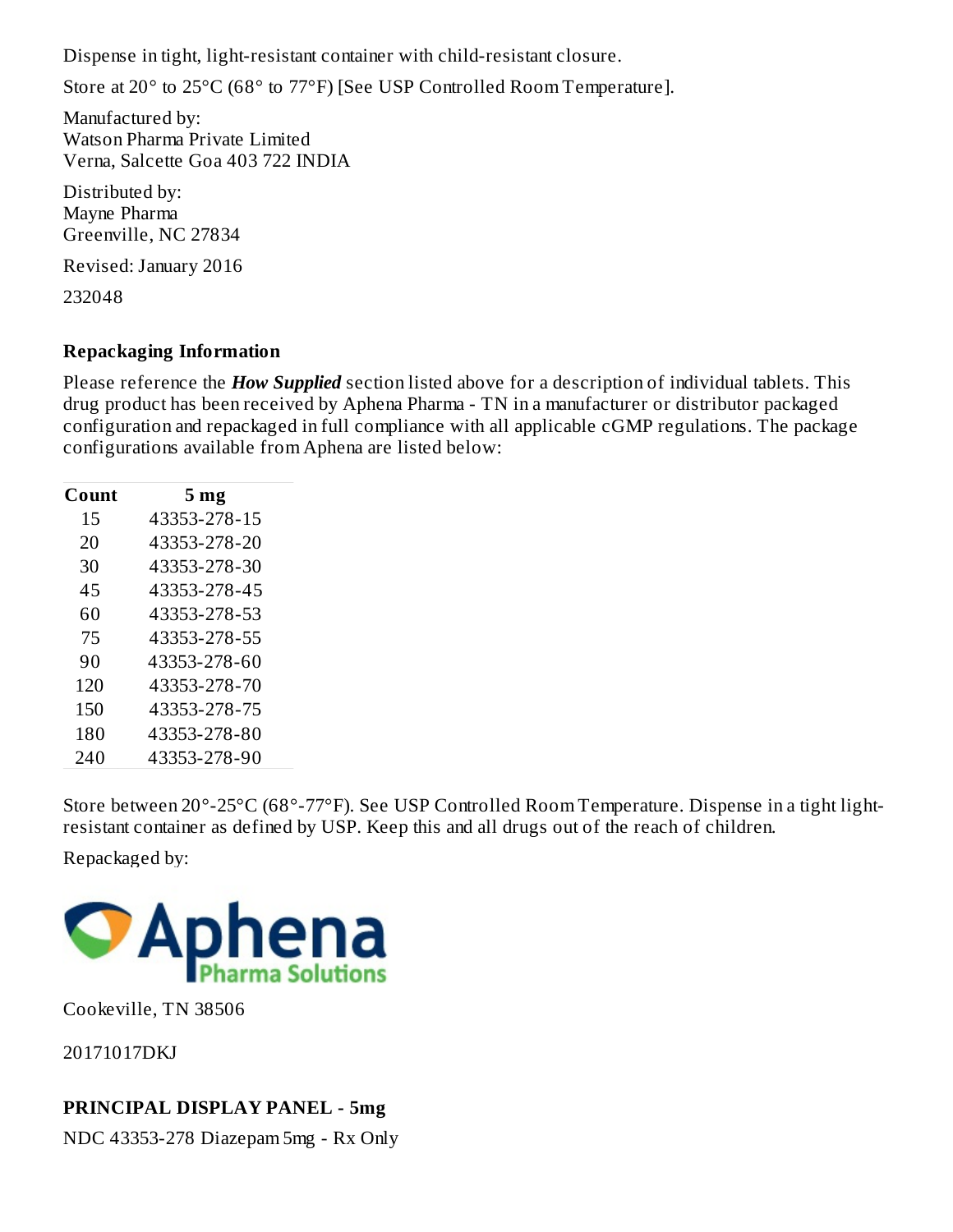

|                                                                | <b>DIAZEPAM</b>                                          |                                                               |                            |                                                                |              |                     |                        |                                  |                          |                      |  |
|----------------------------------------------------------------|----------------------------------------------------------|---------------------------------------------------------------|----------------------------|----------------------------------------------------------------|--------------|---------------------|------------------------|----------------------------------|--------------------------|----------------------|--|
|                                                                | diazepam tablet                                          |                                                               |                            |                                                                |              |                     |                        |                                  |                          |                      |  |
|                                                                |                                                          |                                                               |                            |                                                                |              |                     |                        |                                  |                          |                      |  |
|                                                                | <b>Product Information</b>                               |                                                               |                            |                                                                |              |                     |                        |                                  |                          |                      |  |
|                                                                | Product Type                                             |                                                               |                            | <b>HUMAN PRESCRIPTION</b><br>Item Code (Source)<br><b>DRUG</b> |              |                     |                        | NDC:43353-<br>278(NDC:51862-063) |                          |                      |  |
|                                                                | <b>Route of Administration</b>                           |                                                               |                            | ORAL                                                           |              | <b>DEA Schedule</b> |                        |                                  | CIV                      |                      |  |
|                                                                |                                                          |                                                               |                            |                                                                |              |                     |                        |                                  |                          |                      |  |
|                                                                | <b>Active Ingredient/Active Moiety</b>                   |                                                               |                            |                                                                |              |                     |                        |                                  |                          |                      |  |
|                                                                |                                                          |                                                               |                            | <b>Ingredient Name</b>                                         |              |                     |                        |                                  | <b>Basis of Strength</b> | Strength             |  |
|                                                                | Diazepam (UNII: Q3JTX2Q7TU) (Diazepam - UNII:Q3JTX2Q7TU) |                                                               |                            |                                                                |              |                     | Diazepam               |                                  |                          | 5 <sub>mg</sub>      |  |
|                                                                |                                                          |                                                               |                            |                                                                |              |                     |                        |                                  |                          |                      |  |
|                                                                |                                                          |                                                               |                            |                                                                |              |                     |                        |                                  |                          |                      |  |
|                                                                | <b>Inactive Ingredients</b>                              |                                                               |                            |                                                                |              |                     |                        |                                  |                          |                      |  |
| <b>Ingredient Name</b><br>Anhydrous Lactose (UNII: 3SY5LH9PMK) |                                                          |                                                               |                            |                                                                |              |                     | Strength               |                                  |                          |                      |  |
| Magnesium Stearate (UNII: 70097M6I30)                          |                                                          |                                                               |                            |                                                                |              |                     |                        |                                  |                          |                      |  |
|                                                                | Cellulose, Microcrystalline (UNII: OP1R32D61U)           |                                                               |                            |                                                                |              |                     |                        |                                  |                          |                      |  |
|                                                                | D&C YELLOW NO. 10 (UNII: 35SW5USQ3G)                     |                                                               |                            |                                                                |              |                     |                        |                                  |                          |                      |  |
|                                                                |                                                          |                                                               |                            |                                                                |              |                     |                        |                                  |                          |                      |  |
|                                                                |                                                          |                                                               |                            |                                                                |              |                     |                        |                                  |                          |                      |  |
|                                                                | <b>Product Characteristics</b>                           |                                                               |                            |                                                                |              |                     |                        |                                  |                          |                      |  |
|                                                                | Color                                                    |                                                               | YELLOW                     |                                                                | <b>Score</b> |                     |                        | 2 pieces                         |                          |                      |  |
| <b>Shape</b>                                                   |                                                          | <b>ROUND</b>                                                  |                            | <b>Size</b>                                                    |              |                     | 8mm                    |                                  |                          |                      |  |
|                                                                | Flavor                                                   | DAN;5619;5<br><b>Imprint Code</b>                             |                            |                                                                |              |                     |                        |                                  |                          |                      |  |
|                                                                | <b>Contains</b>                                          |                                                               |                            |                                                                |              |                     |                        |                                  |                          |                      |  |
|                                                                |                                                          |                                                               |                            |                                                                |              |                     |                        |                                  |                          |                      |  |
|                                                                | Packaging                                                |                                                               |                            |                                                                |              |                     |                        |                                  |                          |                      |  |
|                                                                |                                                          |                                                               |                            |                                                                |              |                     | <b>Marketing Start</b> |                                  |                          | <b>Marketing End</b> |  |
| $\#$                                                           | <b>Item Code</b>                                         |                                                               | <b>Package Description</b> |                                                                |              |                     | <b>Date</b>            |                                  |                          | <b>Date</b>          |  |
| $\mathbf{1}$                                                   | NDC:43353-278-<br>15                                     | 15 in 1 BOTTLE, PLASTIC; Type 0: Not a Combination<br>Product |                            |                                                                | 02/21/2017   |                     |                        |                                  |                          |                      |  |
| $\overline{2}$                                                 | NDC:43353-278-<br>20                                     | 20 in 1 BOTTLE, PLASTIC; Type 0: Not a Combination<br>Product |                            |                                                                | 02/21/2017   |                     |                        |                                  |                          |                      |  |
| 3                                                              | NDC:43353-278-<br>30                                     | 30 in 1 BOTTLE, PLASTIC; Type 0: Not a Combination<br>Product |                            |                                                                | 02/11/2017   |                     |                        |                                  |                          |                      |  |
| 4                                                              | NDC:43353-278-                                           | 45 in 1 BOTTLE, PLASTIC; Type 0: Not a Combination            |                            |                                                                | 02/21/2017   |                     |                        |                                  |                          |                      |  |

 $\overline{N}$ NDC:43353-378  $\overline{F}$  60 in 1 BOTTLE, BLACTIC; Type 0; Note Combination

Pro duct

45

IT